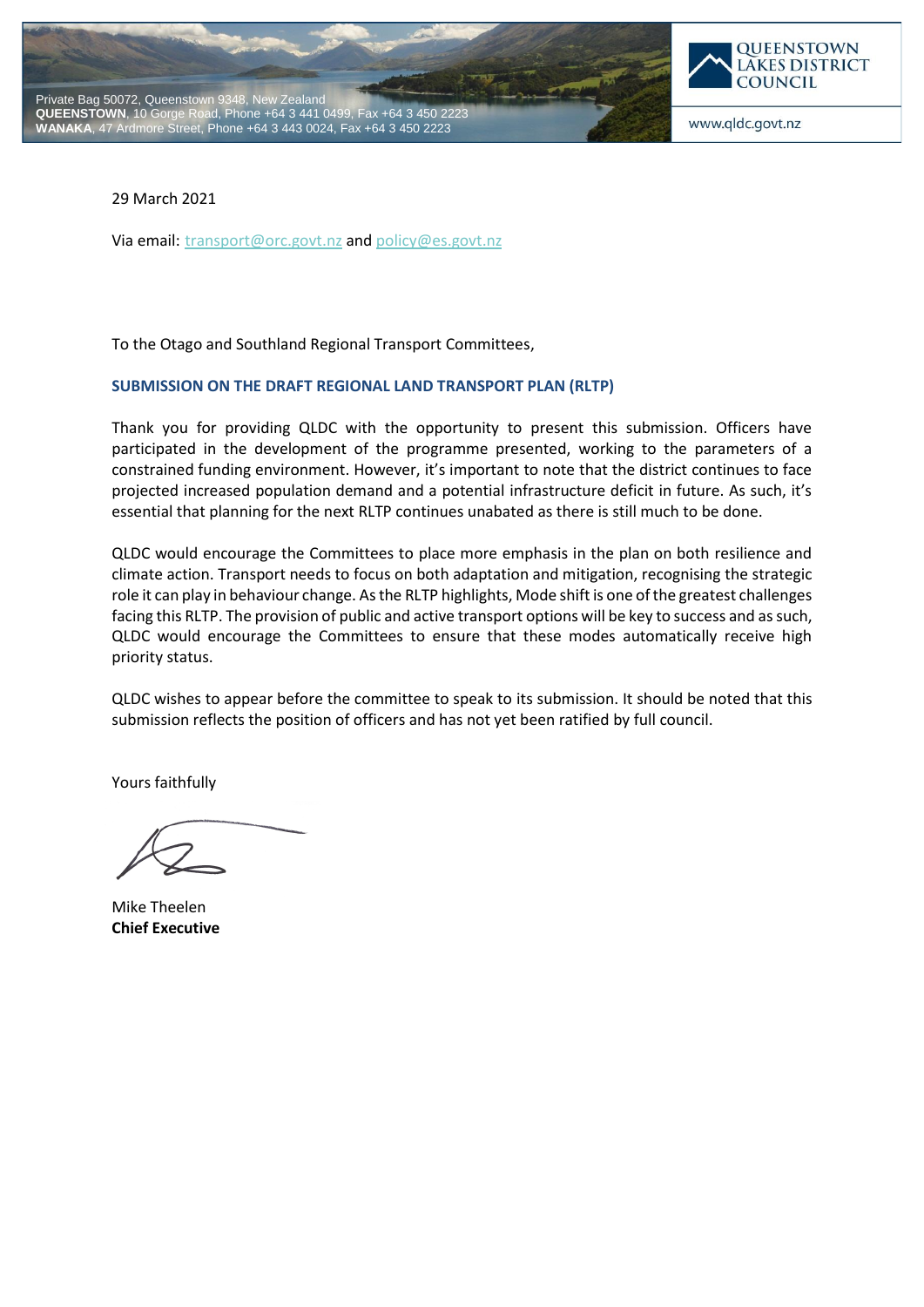#### **1.0 STRATEGIC DIRECTION**

- 1.1 QLDC broadly supports the RLTP and thanks the Committees for the involvement of officers at earlier stages in the process. The RLTP reinforces the content and priority of some of the district's programmes.
- 1.2 QLDC supports the vision of the RLTP (p8), but would like to see the inclusion of resilience as an important aspect:

"A transport system providing integrated, quality choices that are safe, environmentally sustainable and support the regions' wellbeing, **resilience** and prosperity"

- 1.3 The objectives listed are supported by QLDC, with particular focus on the importance of 'connectivity and choice'. This will be essential for the provision of alternate transport modes and supporting behavioural change.
- 1.4 Where objective three reference "communities and business" (p42), the RLTP needs to clarify that this is inclusive of all users, including freight/haulage and visitors (domestic and international).
- 1.5 QLDC also strongly supports the objectives of 'environmental sustainability' and 'road safety, but does not consider either of these to be sufficiently represented within the draft RLTP (p9).
- 1.6 There are a number of issues in the draft RLTP that need to be addressed. These will be set out within the following sections:
	- Timing and Programme
	- Environmental Sustainability
	- Systems Approach and Resilience
	- Planning and Land Use
	- Mode Shift and Behaviour Change
	- Speed Management

## **2.0 TIMING AND PROGRAMME**

*The direction of the plan is sound, but low investment will impact service levels and community wellbeing.*

- 2.1 The strategic direction of the plan is sound, but there is a lack of investment in the Queenstown Lakes District. Constrained funding opportunities both at a national and local level have resulted in a programme that does not address the district's escalating infrastructure deficit. This puts pressure on the service levels being offered and places delivery and community satisfaction at risk.
- 2.2 Personal private transport, congestion, parking, active travel and public transport are critical factors in the ability for our communities to have a high quality of life and a good standard of general wellbeing. Lack of investment in the district results in increased stress, time poverty, less active living and threatens community connections.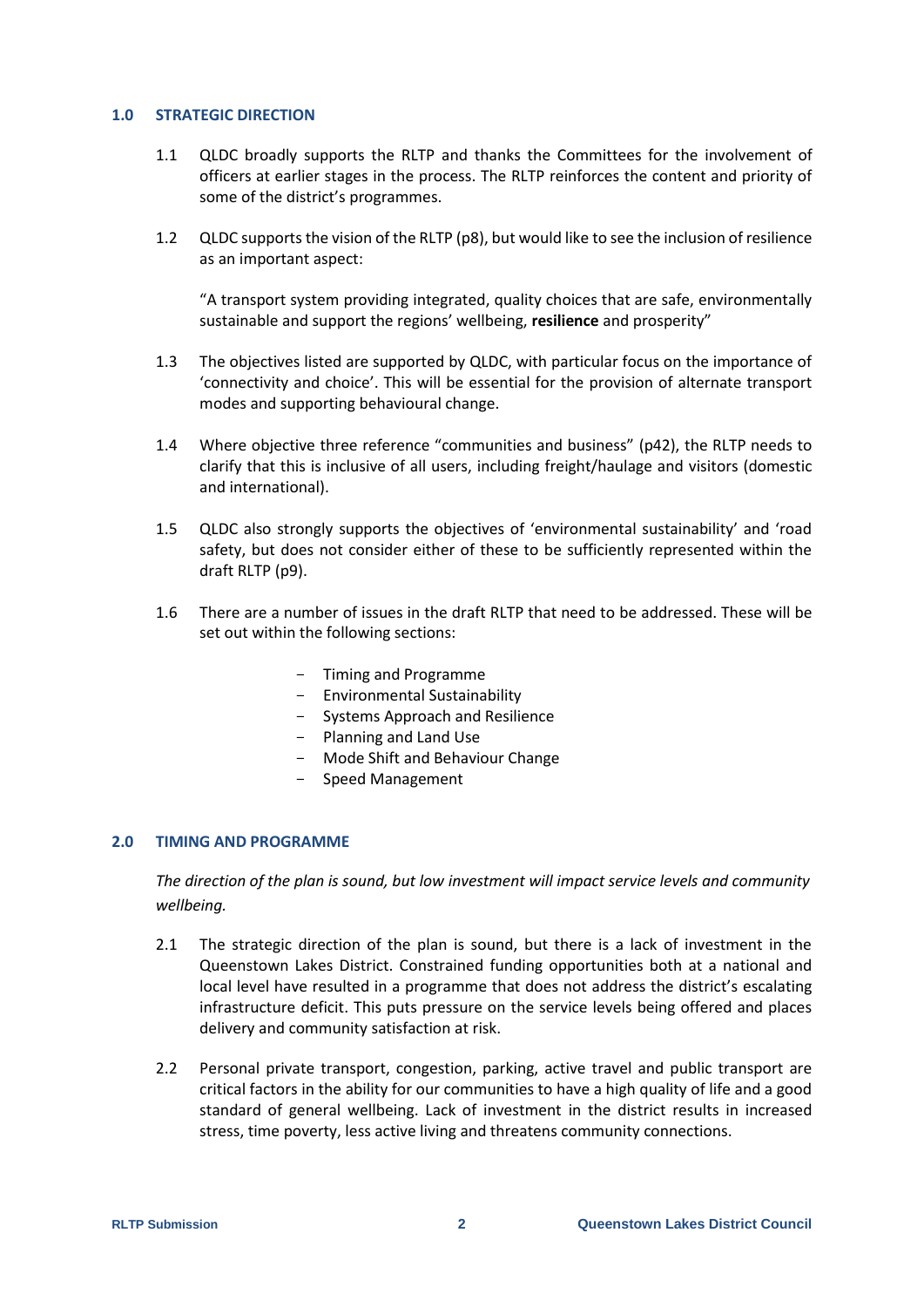2.3 QLDC's 2020 Quality of Life survey highlighted that less than half of respondents felt that public transport was accessible for their needs, while even fewer felt that it meets the needs of all residents. Planning for further investment is needed<sup>1</sup>.

# *Planning for higher levels of demand in the Queenstown Lakes District needs to continue, even if project interventions are deferred.*

- 2.4 QLDC recognises that the current economic environment has resulted in the need for a prudent approach to all funding. However, it is important that planning processes are enabled to continue in preparation to higher levels of demand. Despite COVID  $-$  19, QLDC's projections identify a rapid return to growth in population<sup>2</sup>. This will have significant implications for all aspects of transport planning and must also include provisions for visitors to move around the district in a safe, low-emissions fashion.
- 2.5 QLDC requests the inclusion of a number of Pre-Implementation phases to ensure effective preparation for this return to increased demand. These include:
	- Public Transport Interchange (2M)
	- Arterial route (2M)
	- Street Upgrade (2M)
	- Wanaka Active Travel Network (1M)
	- Arthurs Point Crossing (road bridge) (1M)
	- Parking Management Travel Demand Management (TDM) (2M)

## *There is opportunity to improve the efficiency of the programme development process*

- 2.6 The timing of the RLTP processes and its approvals are poorly aligned with other dependent processes relating to transport. It significantly hampers the delivery of a robust programme that spans the RLTP, the National Land Transport Plan (NLTP) and QLDC's Long Term Plan (LTP). This inefficient and frustrating situation creates complexity and uncertainty, making it difficult to allocate sufficient funding in the QLDC LTP when there is no security of funding from other parties. This also places our ability to reallocate local share funding at risk.
- 2.7 Unfortunately, the laborious nature NLTP/RLTP submission process exacerbated frustrations with the process further. It will be essential for the Transport Investment Online portal to be fully functioning for the next process, as the use of multiple spreadsheets introduced unnecessary risk for 2021-31.

## **3.0 ENVIRONMENTAL SUSTAINABILITY**

3.1 Whilst environmental sustainability is highlighted as an objective (p9), there is little exploration of tangible action to achieve this within the plan. It is unclear as to how the strategic response translates to a programme response.

-

<sup>1</sup> <https://www.qldc.govt.nz/community/community-research#quality-of-life> p72

<sup>2</sup> <https://www.qldc.govt.nz/community/population-and-demand>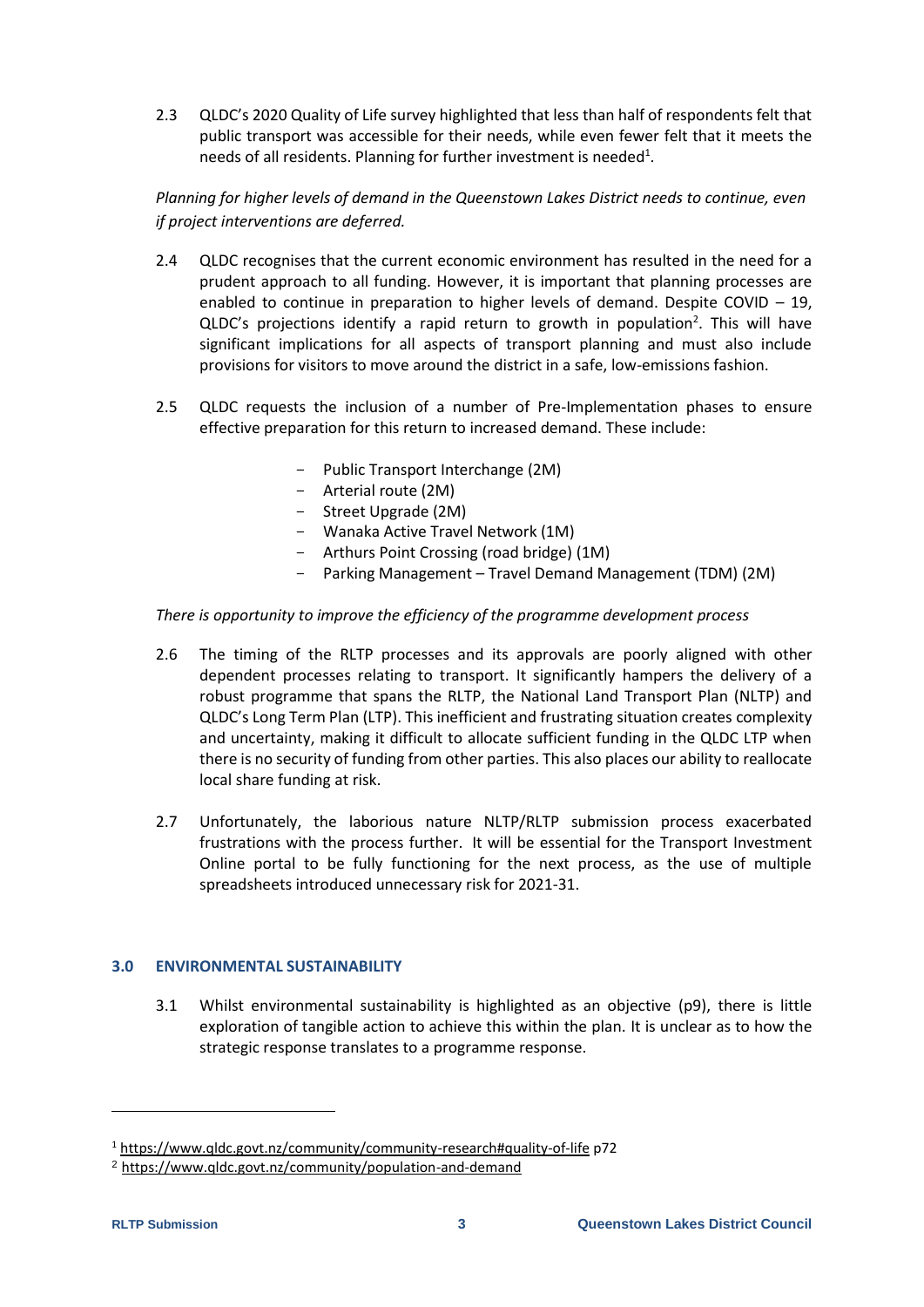- 3.2 Intergenerational equity needs to be understood in more detail, ensuring that necessary interventions are not disproportionately shouldered by future generations. QLDC would encourage the Committees to focus beyond sustainability and consider how transport can be approached with a regenerative mindset.
- 3.3 Whilst not government policy, the RLTP may want to reflect on the potential implications of the Climate Change Commission's advice to government in relation to transport and the extensive behavioural change programmes that will be required.
- 3.4 The plan reflects the need to adapt to the impacts of climate change (p29), but a coherent approach to climate action (both mitigation and adaptation) is unclear. Transport is the highest source of greenhouse gas emissions in the district, with 37% of all emissions attributable to road transport<sup>3</sup>. The RLTP needs to recognise its role in the development of a strategic programme to counter this and help target net zero carbon emissions by 2050 as per the Climate Change Response (Zero Carbon) Amendment Act.

## **4.0 SYSTEMS APPROACH AND RESILIENCE**

- 4.1 QLDC strongly supports the adoption of a systems approach (p55), but again would like to see the approach taking prevalence in the draft RLTP. The approach will need a clear methodology, governance and system-definition to be effective.
- 4.2 Currently not all elements of the transport system are reflected in the RLTP and will need to be included if a true systems approach is to be taken. For example, parking and its management is a critical TDM measure that does not feature in the RLTP and NLTP due to it not being assigned an activity class. The RLTP process needs to influence change in this regard.
- 4.3 The Lakeview Arterial Upgrade in Queenstown Town Centre (p69) is an example of where the RLTP is unable to take the systems approach needed. The implementation interventions have all been determined through the integrated approach that the RLTP champions, but is now being disaggregated into its component parts in the RLTP prioritisation process. Viewed separately, the parts of the project are not as compelling as the whole and are therefore disadvantaged and de-prioritised. The arterial route is needed to enable PT to operate, and remove cars from the town centre to enable better access, walking and cycling. Separating these into sub-elements is counterproductive and anathema to a joined-up, systems approach.
- 4.4 QLDC would like to see a greater level of resilience in the transport network within the district. Alternative routes other than State Highways exist in Queenstown Lakes District – such as the Malaghans Road option from Arrow Junction to Queenstown. QLDC would like the RLTP to advocate for higher levels of investigations into resilience.

-

<sup>&</sup>lt;sup>3</sup> <https://www.qldc.govt.nz/media/qyyn4f4d/qldc-2019-ghg-inventory-report.pdf> p4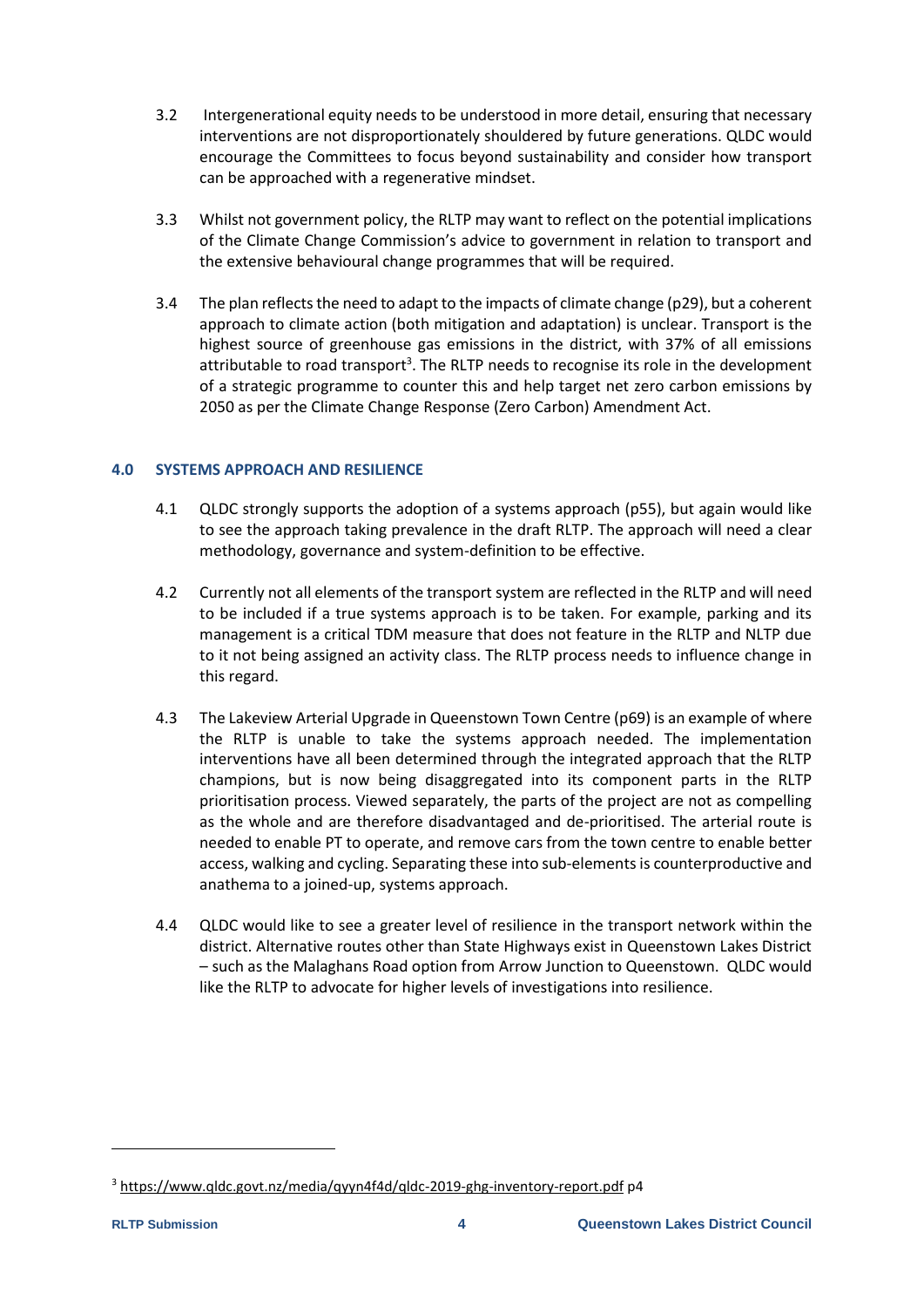#### **5.0 PLANNING AND LAND USE**

- 5.1 The RLTP needs to better reflect the inclusion of land use within its systems approach. The Queenstown Lakes District has needed to develop alternate transport modes and possibilities due to the lack of integration between land use and transport planning. The Spatial Plan will help to improve this situation over time, provided it is afforded legislative weight during the reform of the Resource Management Act<sup>4</sup>. QLDC would like to see the RLTP give further importance given to the Spatial Plan in transport and land use integration.
- 5.2 The Resource Management Act Reforms and the Three Water Reforms could fundamentally change the operation of local authorities within the life of this plan. The RLTP needs to acknowledge the implications of this for Road Controlling Authorities (RTAs) and the transition period needed.
- 5.3 Other changes in the planning environment also need to be reflected in the RLTP. For example, the National Policy Statement for Urban Development in high growth areas has significantly changed parking management. As noted at 4.2 this is not recognised as an activity that can attract funding, but its integration in the system is critical to success.
- 5.4 The 'Way to Go' partnership has successfully sought joint planning and approvals through the Queenstown Transport Business Case, which has enabled the following aspects of the programme to enter pre-implementation phases:
	- Arterial (all stages)
	- Street Upgrades (both stages)
	- Public Transport Improvements and Interchange
	- Ladies Mile through Frankton to Queenstown (NZUP)
- 5.5 Demonstrating the integration of land use and transport planning has been key to the ongoing success of the collaboration and it will continue to lead the planning and investment phases of the transport improvement programme. Testament to the success of the partnership, has been the subsequent formation of a delivery Alliance to facilitate the physical works.
- 5.6 QLDC will partner with the Otago Regional Council (ORC) and Waka Kotahi to produce a Mode Shift Plan, once the TDM, Technology and Queenstown Traffic Operations Centre workstreams have been completed.

## **6.0 MODE SHIFT AND BEHAVIOUR CHANGE**

6.1 QLDC strongly supports short-term priority three, creating genuine mode choice (p9). However, despite this being an urgent matter in the district, projects relating to public (p25) and active transport (p24 and 25) still need to be assessed through the prioritisation process. To ensure mode shift is achieved, QLDC recommends that all alternate mode interventions (including the Wakatipu Active Travel Network p69) should be automatically prioritised as 'high' throughout the RLTP.

-

<sup>4</sup> <https://www.mfe.govt.nz/rma/resource-management-system-reform>